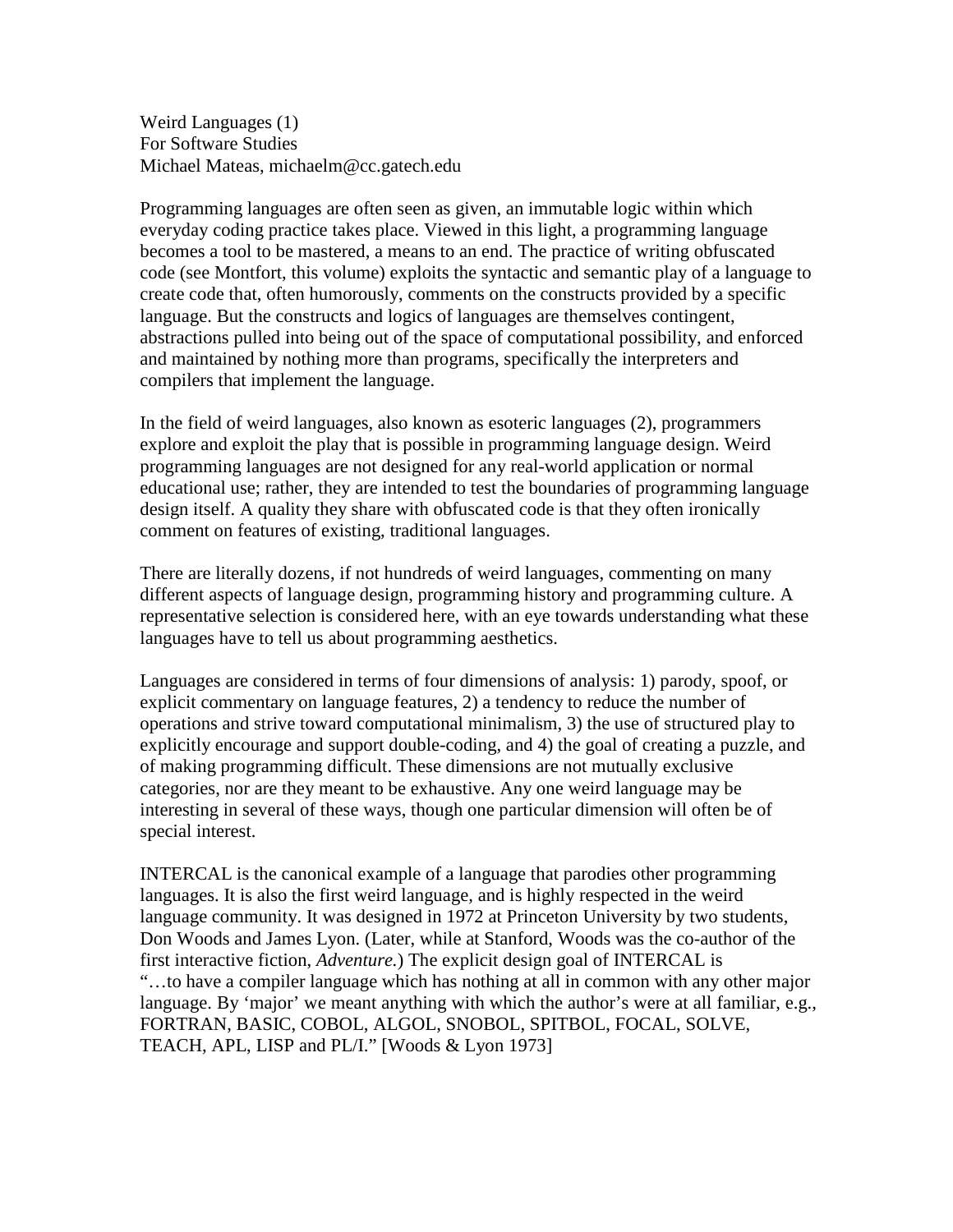INTERCAL borrows only variables, arrays, text input/output, and assignment from other languages. All other statements, operators and expressions are unique (and uniquely weird). INTERCAL has no simple if construction for doing conditional branching, no loop constructions, and no basic math operators — not even addition. Effects such as these must be achieved through composition of non-standard and counterintuitive constructs. In this sense INTERCAL also has puzzle aspects.

However, despite the claim that this language has "nothing at all in common with any other major language", INTERCAL clearly spoofs the features of contemporaneous languages, combining multiple language styles together to create an ungainly, unaesthetic style. From COBOL, INTERCAL borrows verbose, English-like constructs, including optional syntax that increases the verbosity; all statements can be prepended with PLEASE. Sample INTERCAL statements in this COBOL style include FORGET, REMEMBER,ABSTAIN and REINSTATE. From FORTRAN, INTERCAL borrows the use of optional line numbers, which can appear in any order, to mark lines, and the DO construct, which in FORTRAN is used to initiate loops. In INTERCAL, however, every statement must begin with DO. Like APL, INTERCAL makes heavy use of single characters with special meaning, requiring even simple programs to be liberally sprinkled with non alphanumeric characters. INTERCAL exaggerates the worst features of many languages and combines them together into a single language.

Thirty-three years later, INTERCAL still has a devoted following. Eric Raymond, the current maintainer of INTERCAL, revived the language in 1990 with his implementation C-INTERCAL, which added the COME FROM construct to the language — the inverse of the much-reviled GO TO.

While parody languages comment on other programming languages, languages in the minimalist vein comment on the space of computation. Specifically, they call attention to the very small amount of structure needed to create a universal computational system. A "system" in this sense can be as varied as a programming language, a formal mathematical system, or a physical processes, such as a machine. Universal computation was discovered by Alan Turing and described in his 1937 investigation of the limits of computability, "On Computable Numbers." [Turing 1936] A universal system can perform any computation that it is theoretically possible to perform; such a system can do anything that any other formal system is capable of doing, including emulating any other system. This property is what allows one to implement one language, such as Perl, in another language, such as C, or to implement an interpreter or compiler for a language directly in hardware (using logic gates), or to write a program that provides a virtual hardware platform for other programs (as the Java Virtual Machine does). Universality in a programming language is obviously a desired trait, since it means that the language places no limits on the processes that can be specified in the language.

Minimalist languages strive to achieve universality while providing the smallest number of language constructs possible. Such languages also often strive for syntactic minimalism, making the textual representation of programs minimal as well. Minimal languages are sometimes called Turing Tarpits, after epigram 54 in Alan Perlis' Epigrams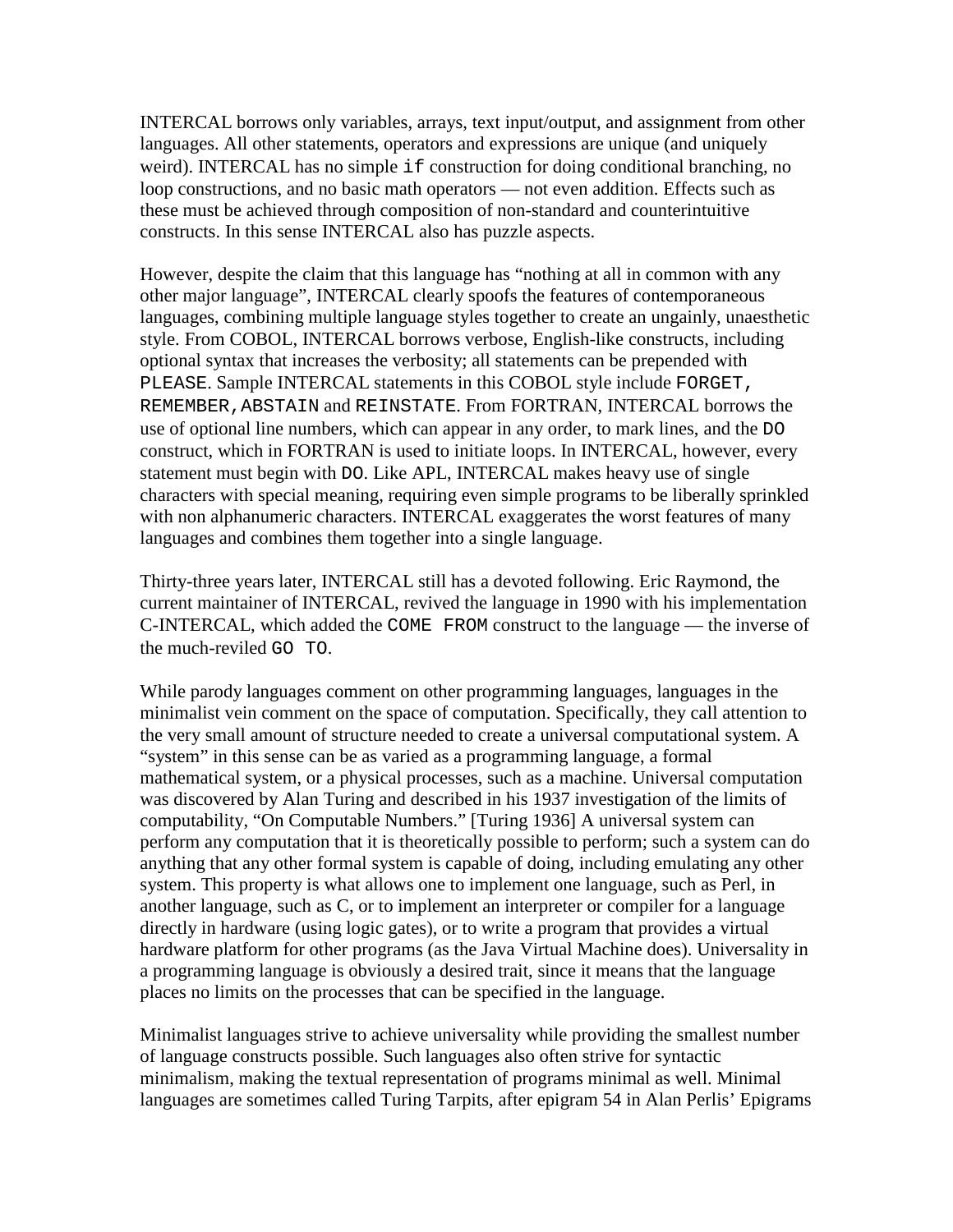of Programming: "54. Beware the Turing tar-pit in which everything is possible but nothing of interest is easy." [Perlis 1982].

Brainfuck is an archetypically minimalist language, providing merely eight commands, each represented by a single character. These commands operate on an array of 30,000 byte cells initialized to 0. The commands are:

- > Increment the pointer (point to the memory cell to the right)
- < Decrement the pointer (point to the memory cell to the left)
- + Increment the byte pointed to
- Decrement the byte pointed to
- . Output the byte pointed to
- , Accept a byte of input and write it into the byte pointed to
- [ Jump forward to the corresponding ] if pointing to 0
- ] Jump back to the command after the corresponding [ if pointing to a non-zero value.

A Brainfuck program which prints out the string "Hello World", follows.

++++++++++[>+++++++>++++++++++>+++>+<<<<- ]>++.>+.+++++++..+++.>++.<<+++++++++++++++.>.+++.------.--------.>+.>.

Some weird languages encourage double-coding by structuring the play within the language such that valid programs can also be read as a literary artifact. Double-coding is certainly possible in languages such as C and Perl, and in fact is an important skill in the practice of obfuscated programming. But where C and Perl leave the space of play relatively unstructured, forcing the programmer to shoulder the burden of establishing a double coding, structured play languages, through their choice of keywords and their treatment of programmer defined names (e.g. variable names), support double coding within a specific genre of human-readable textual production. The language Shakespeare exemplifies this structured play aspect.

Here is a fragment of a Shakespeare program that reads input and prints it out in reverse order:

[Enter Othello and Lady Macbeth]

Othello: You are nothing!

Scene II: Pushing to the very end.

Lady Macbeth: Open your mind! Remember yourself.

Othello: You are as hard as the sum of yourself and a stone wall. Am I as horrid as a flirt-gill?

Lady Macbeth: If not, let us return to scene II. Recall your imminent death!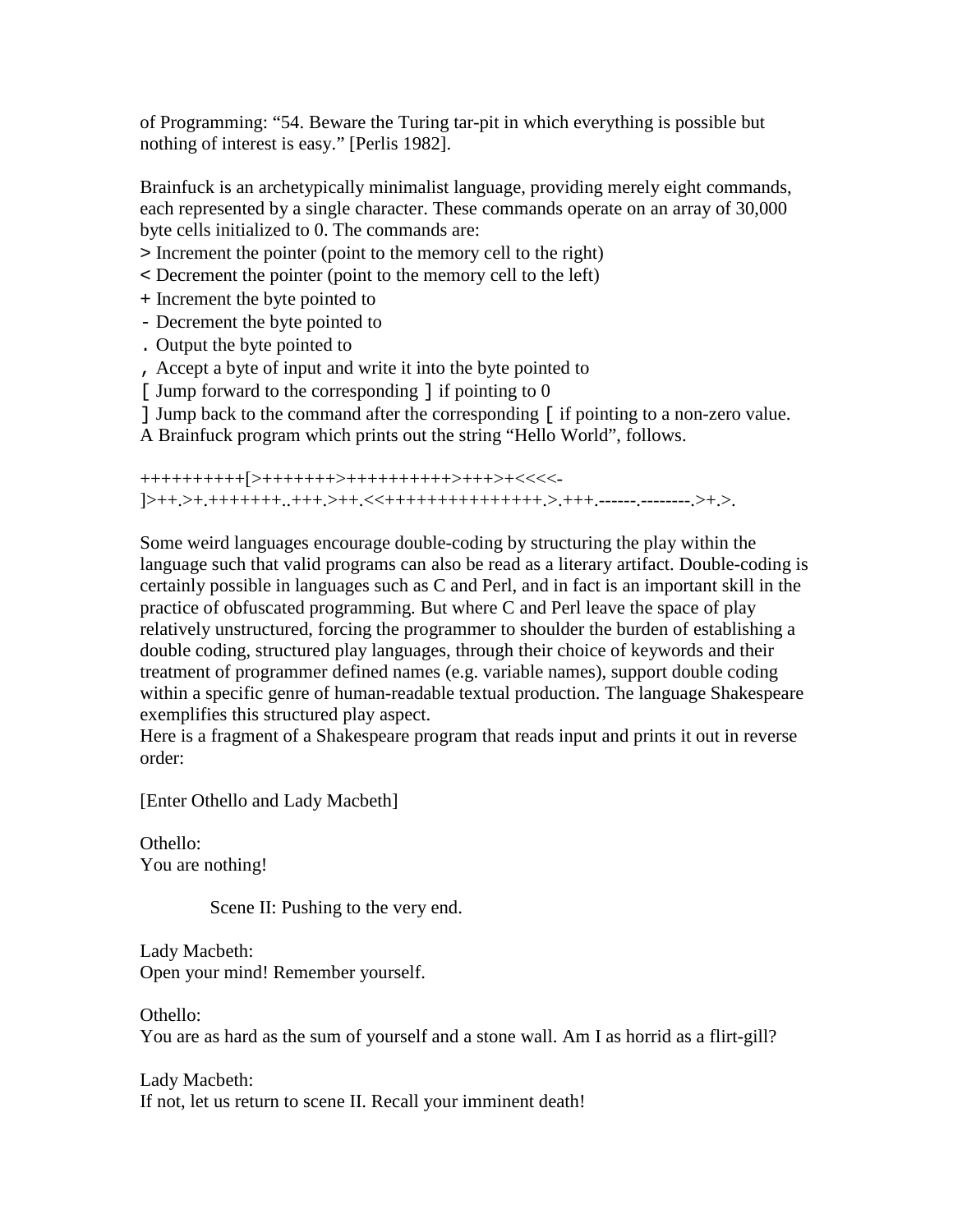## Othello:

You are as small as the difference between yourself and a hair!

Shakespeare structures the play of the language so as to double-code all programs as stage plays, specifically, as spoofs on Shakespearean plays. This is done primarily by structuring the play (that is, the free space) that standard languages provide in the naming of variables and constants. In standard languages, variable names are a free choice left to the programmer, while numeric constants (e.g. 1) are either specified by the textual representation of the number, or through a name the programmer has given to specific constants. In contrast, Shakespeare Dramatis Personae (variables) must be the name of a character from a Shakespeare play, while constants are represented by nouns. The two fundamental constants in Shakespeare are -1 and 1. The nouns recognized by the Shakespeare compiler have been divided into positive, negative, and neutral nouns. All positive (e.g. "lord", "angel", "joy") and neutral (e.g. "brother", "cow", "hair") nouns have the value 1. All negative nouns (e.g. "bastard", "beggar", "codpiece") have the value -1. Constants other than -1 and 1 are created by prefixing them with adjectives; each adjective multiplies the value by 2. So sorry little codpiece denotes the number -4.

The overall structure of Shakespeare follows that of a stageplay. Variables are declared in the Dramatis Personae section. Named acts and scenes become labeled locations for jumps; let us return to scene II is an example of a jump to a labeled location. Enter and exit (and exeunt) are used to declare which characters (variables) are active in a given scene; only two characters may be on stage at a time. Statements are accomplished through dialog. By talking to each other, characters set the values of their dialog partner and themselves, compare values, execute jumps, and so forth.

In a programming language, keywords are words that have special meaning for the language, indicating commands or constructs, and thus can't be used as names by the programmer. An example from C is the keyword for used to perform iteration; for can not be used by the programmer as the name of a variable or function. In standard languages, keywords typically limit or bound play, as the keywords are generally not selected by language designers to facilitate double-coding. This is, in fact, what makes code poetry challenging; the code poet must hijack the language keywords in the service of a double-coding. In contrast, weird languages that structure play provide keywords to facilitate the double-coding that is generally encouraged by the language.

Another language, Chef, illustrates different design decisions for structuring play. Chef facilities double-coding programs as recipes. Variables are declared in an ingredients list, with amounts indicating the initial value (e.g.,  $114$  g of red salmon). The type of measurement determines whether an ingredient is wet or dry; wet ingredients are output as characters, dry ingredients are output as numbers. Two types of memory are provided, mixing bowls and baking dishes. Mixing bowls hold ingredients which are still being manipulated, while baking dishes hold collections of ingredients to output. What makes Chef particularly interesting is that all operations have a sensible interpretation as a step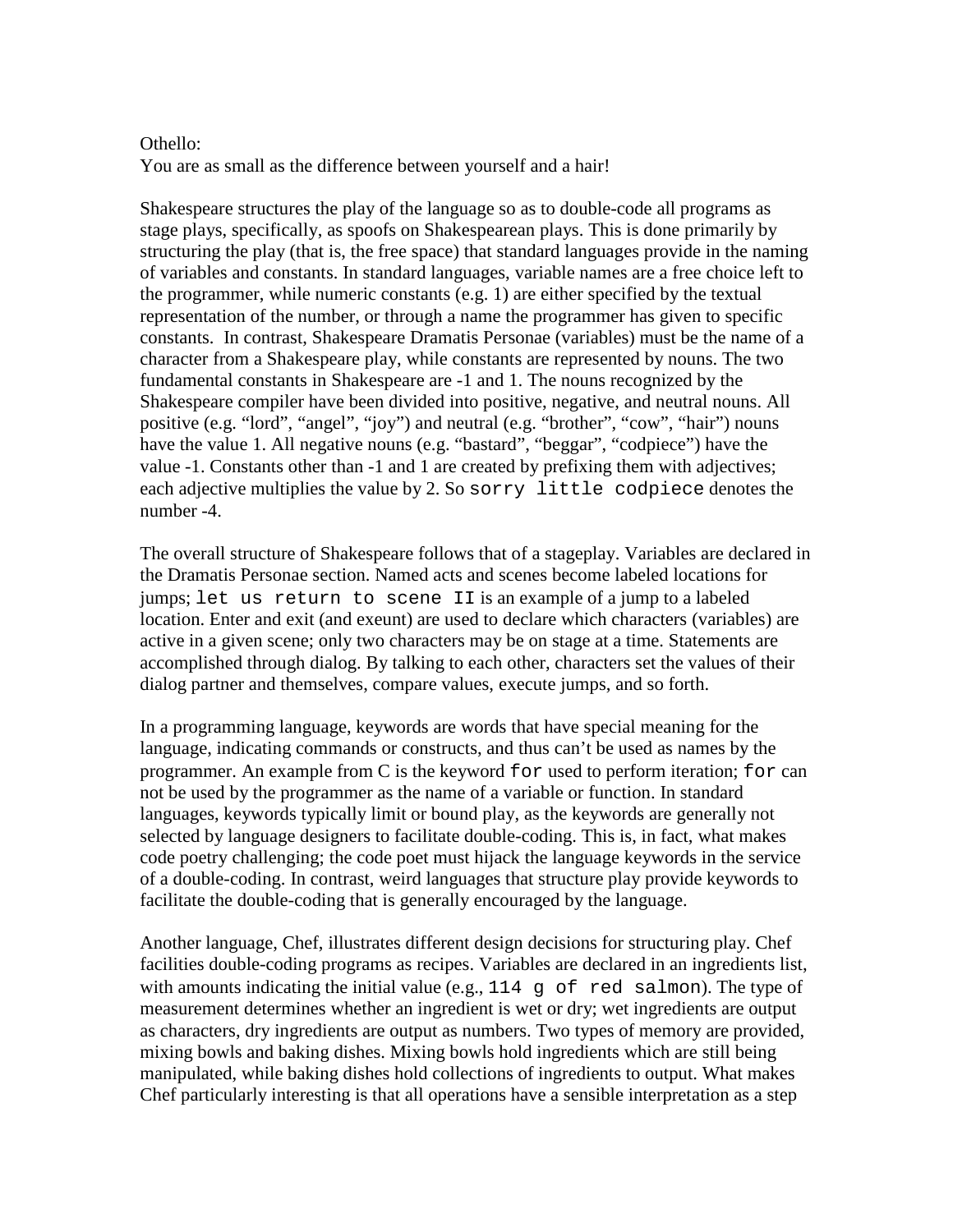in a food recipe. Where Shakespeare programs parody Shakespearean plays, and often contain dialog that doesn't work as dialog in a play ("you are as hard as the sum of yourself and a stone wall"), it is possible to write programs in Chef that might reasonably be carried out as a recipe. Thus, in some sense, Chef structures play to establish a *triplecoding*: the executable machine meaning of the code, the human meaning of the code as a literary artifact, and the executable human meaning of the code as steps that can be carried out to produce food.

A number of languages structuring play have been based on other weird languages. Brainfuck is particularly popular in this regard, spawning languages such as FuckFuck (operators are replaced with curse words) and Cow (all instructions are the word "moo" with various capitalizations).

Languages that have a puzzle aspect explicitly seek to make programming difficult by providing unusual, counter-intuitive control constructs and operators. While INTERCAL certainly has puzzle aspects, its dominant feature is its parody of 1960s language design. Malbolge, named after the eighth circle of hell in Dante's *Inferno*, is a much more striking example of a puzzle language. Where INTERCAL sought to merely have no features in common with any other language, Malbolge had a different motivation, as author Ben Olmstead writes:

"It was noticed that, in the field of esoteric programming languages, there was a particular and surprising void: no programming language known to the author was specifically designed to be difficult to program in… Hence the author created Malbolge. ... It was designed to be difficult to use, and so it is. It is designed to be incomprehensible, and so it is. So far, no Malbolge programs have been written. Thus, we cannot give an example." [Olmstead 1998]

Malbolge was designed in 1998. It was not until 2000 that Andrew Cooke, using AI search techniques, succeeded in generating the first Malbolge program, the "hello, world!" program — actually, it prints HEllO WORld — that follows:

(=<`\$9]7<5YXz7wT.3,+O/o'K%\$H"'~D|#z@b=`{^Lx8%\$Xmr kpohmkNi;gsedcba`\_^]\[ZYXWVUTSRQPONMLKJIHGFEDCBA @?>=<;:9876543s+O<oLm

The writing of more complex Malbolge programs was enabled by Lou Scheffer's cryptanalysis of Malbolge in which he discovered "weaknesses" that the programmer can systematically exploit:

"The correct way to think about Malboge, I'm convinced, is as a cryptographer and not a programmer. Think of it as a complex code and/or algorithm that transforms input to output. Then study it to see if you can take advantage of its weaknesses to forge a message that produced the output you want." [Scheffer] His analysis proved that the language allowed for universal computation. The "practical" result was the production of a Brainfuck to Malbolge compiler.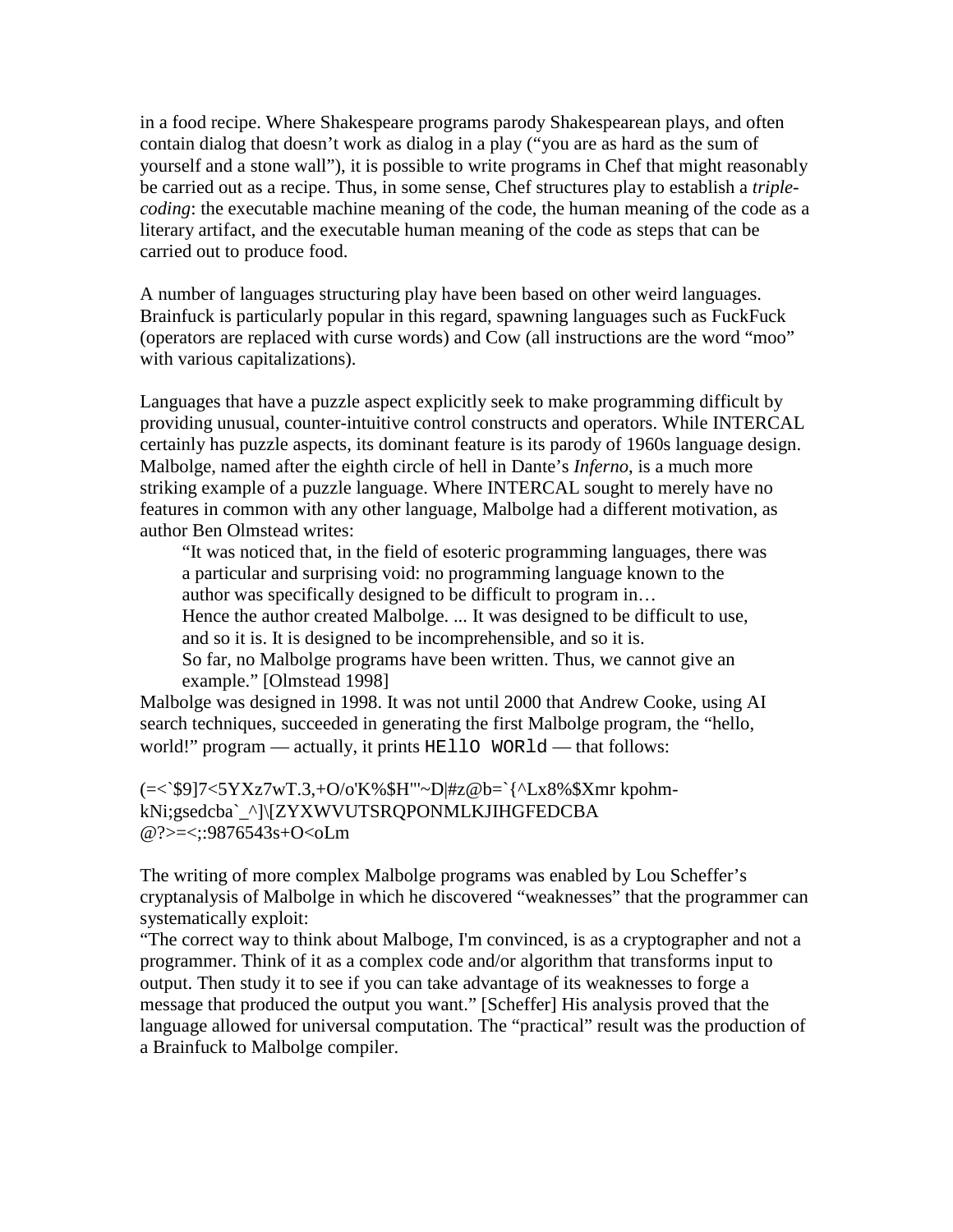What makes Malbolge so difficult? Like many minimalist languages, Malbolge is a machine language written for a fictitious and feature-poor machine, and thus gains some difficulty of writing and significant difficulty of reading from the small amount of play provided to the programmer for expressing human, textual meanings. However, as Olmstead points out, the mere difficulty of machine language is not enough to produce a truly devilish language. The machine model upon which Malbolge runs has the following features which contribute to the difficulty of the language: a trinary, rather than binary, machine model, minimalism, counterintuitive operations, indirect instruction coding (the meaning of a program symbol depends on where it sits in memory), and mandatory selfmodifying code (code mutates as it executes, so it never does the same thing twice). These factors account for the two years that passed before the first Malbolge "hello, world" program appeared.

By commenting on the nature of programming itself, weird languages point the way towards a refined understanding of the nature of everyday coding practice. In their parody aspect, weird languages comment on how different language constructions influence programming style, as well as on the history of programming language design. In their minimalist aspect, weird languages comment on the nature of computation and the vast variety of structures capable of universal computation. In their puzzle aspect, weird languages comment on the inherent cognitive difficulty of constructing effective programs. And in their structured play aspect, weird languages comment on the nature of double-coding, how it is the programs can simultaneously mean something for the machine and for human readers.

All of these aspects are seen in everyday programming practice. Programmers are extremely conscious of language style, of coding idioms that not only "get the job done", but do it in a way that is particularly appropriate for that language. Programmers actively structure the space of computation for solving specific problems, ranging from implementing sub-universal abstractions such as finite-state machines for solving problems such as string searching, up to writing interpreters and compilers for custom languages tailored to specific problem domains, such as Perl for string manipulation. All coding inevitably involves double-coding. "Good" code simultaneously specifies a mechanical process and *talks about* this mechanical process to a human reader. Finally, the puzzle-like nature of coding manifests not only because of the problem solving necessary to specify processes, but because code must additionally, and simultaneously, double-code, make appropriate use of language styles and idioms, and structure the space of computation. Weird languages thus tease apart phenomena present in all coding activity, phenomena that must be accounted for by any theory of code.

(1) Parts of this article are based on a paper (Mateas and Montfort 2005) that Nick Montfort and I presented at Digital Arts and Culture 2005.

(2) "Esoteric" is a more common term for these languages, but it is a term that could apply to programming languages overall (most people do not know how to program in any language) or to languages such as ML and Prolog, which are common in academia but infrequently used in industry. A better designation might be *art languages*. However,